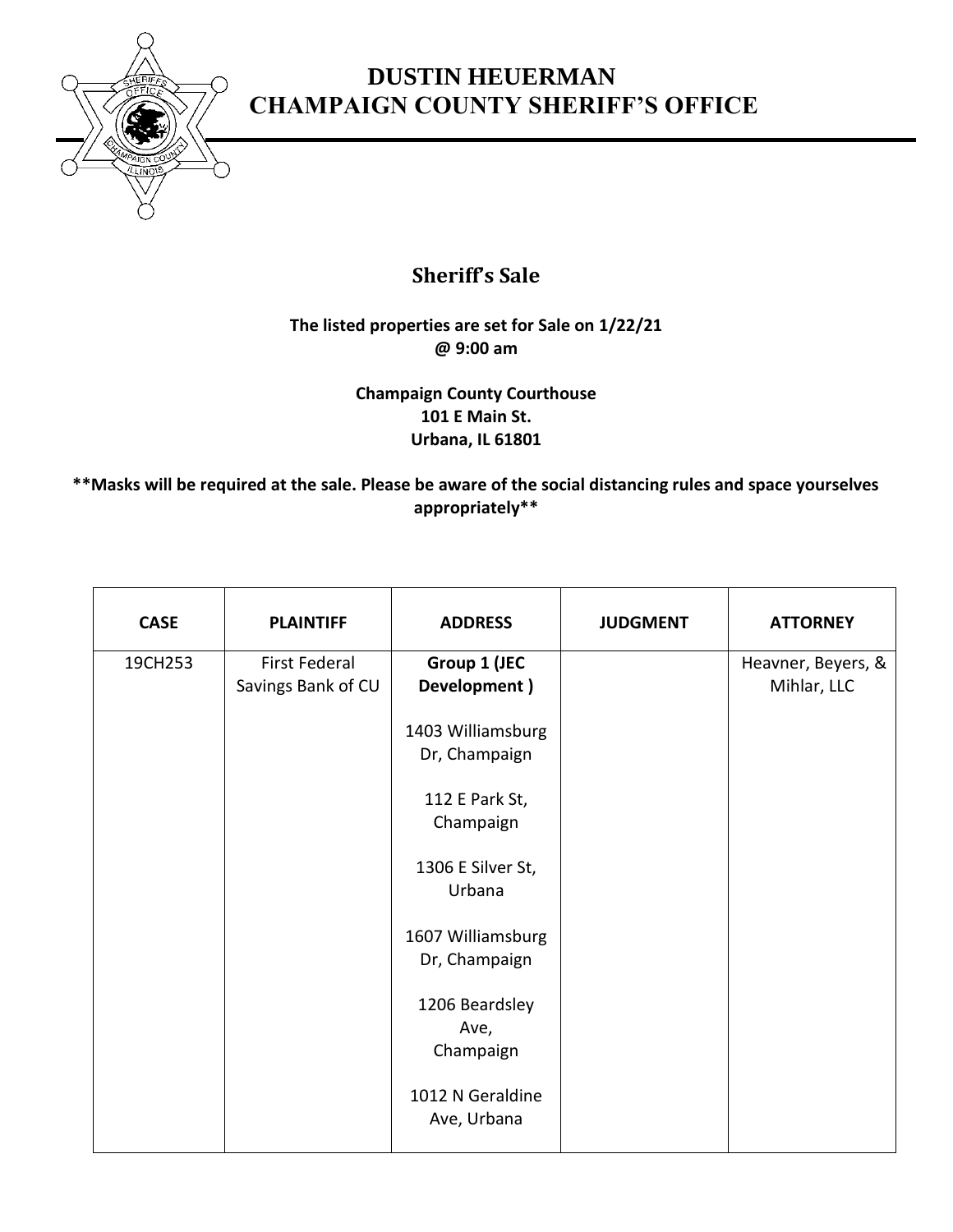| 1103 N McKinley<br>Ave, Champaign<br>1112 Joanne Ln,<br>Champaign<br>1312 Honeysuckle<br>Ln, Champaign<br>1403 Garden Ln, |
|---------------------------------------------------------------------------------------------------------------------------|
|                                                                                                                           |
|                                                                                                                           |
|                                                                                                                           |
|                                                                                                                           |
|                                                                                                                           |
|                                                                                                                           |
|                                                                                                                           |
|                                                                                                                           |
|                                                                                                                           |
| Champaign                                                                                                                 |
|                                                                                                                           |
| 1406 Joanne Ln,                                                                                                           |
| Champaign                                                                                                                 |
|                                                                                                                           |
| 1621 W Lockraven                                                                                                          |
| Rd, Champaign                                                                                                             |
|                                                                                                                           |
| 1903 Diana Ave,                                                                                                           |
| Champaign                                                                                                                 |
|                                                                                                                           |
| 407 Pfeffer Rd,                                                                                                           |
| Urbana                                                                                                                    |
|                                                                                                                           |
| 601 Bloomington                                                                                                           |
| Rd, Champaign                                                                                                             |
|                                                                                                                           |
| 904 E Park St,                                                                                                            |
| Champaign                                                                                                                 |
|                                                                                                                           |
| 1311 Joanne Ln,                                                                                                           |
| Champaign                                                                                                                 |
|                                                                                                                           |
| 513 Alabama Ave,                                                                                                          |
| Champaign                                                                                                                 |
|                                                                                                                           |
| 904 W Maple St,                                                                                                           |
| Champaign                                                                                                                 |
|                                                                                                                           |
| 1407 Dobbins Dr,                                                                                                          |
| Champaign                                                                                                                 |
|                                                                                                                           |
| 2509 Campbell Dr,                                                                                                         |
| Champaign                                                                                                                 |
|                                                                                                                           |
| 2505 Dale Dr,                                                                                                             |
| Champaign                                                                                                                 |
|                                                                                                                           |